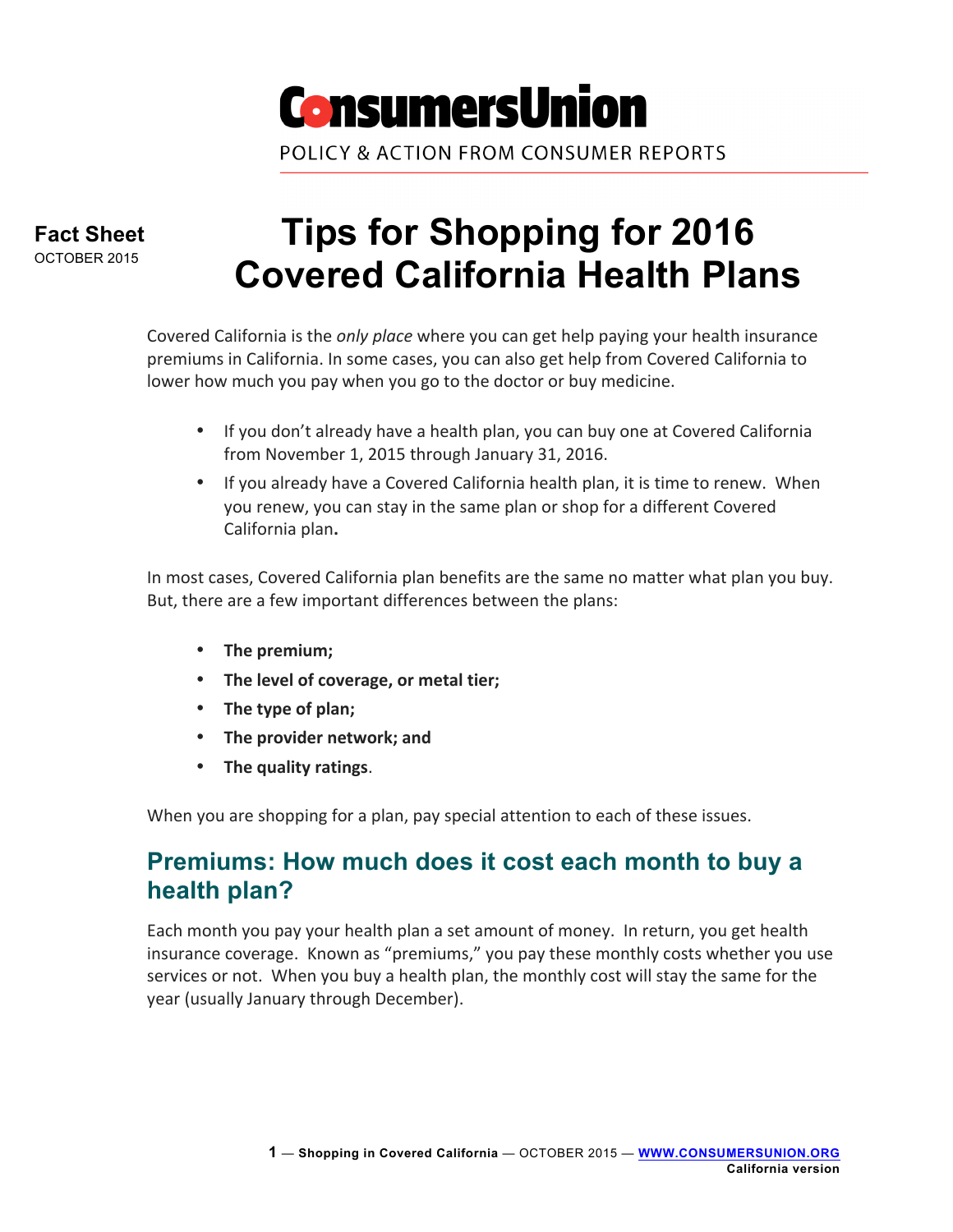For low- and moderate-income families, the federal government can help lower the monthly premiums you pay. If you qualify for this kind of help, the federal government will pay part of your premium for you. This kind of financial help is known as "premium tax credits." 

**TIP:** To learn more about tax credits, see Consumers Union's Covered California Health Insurance & Tax Credits: What to do at Tax Time

#### **Metal Tiers: What will it cost me to use health care services in this plan?**

In choosing your health plan, it is important to look at the total cost of health care, not just the premiums. You should look at how much you might have to pay when you use your health care services. Sometimes people choose a health plan because of a low premium, but end up with high bills when they go to the doctor or have to buy medicine.

When you look at your Covered California plan choices, you will see four main levels of coverage, known as "metal tiers" – Bronze, Silver, Gold, and Platinum (there are also "catastrophic plans," but they are only available to people 30 years of age or younger, with a few exceptions).

Bronze plans usually have the lowest monthly premium, but the highest costs to use (a primary care doctor visit in a Bronze plan will cost you \$70). Platinum plans usually have the highest monthly premium, but the lowest costs to use (a primary care doctor visit in a Platinum Plan will cost you only \$20).

**TIP:** For more detailed information about metal tiers and what to look for, see Consumers Union's fact sheet, *Bronze, Silver, Gold, or Platinum: How to Choose the Right Level of Coverage.*

## **The Type of Plan: What kind of plan am I joining – HMO, PPO, or EPO?**

When comparing plans, an important thing to note is the plan type. The plan type determines how much freedom you have in choosing your doctor. There are three types of plans offered through Covered California. A plan may be an HMO (Health Maintenance Organization), a PPO (Preferred Provider Organization), or an EPO (Exclusive Provider Organization).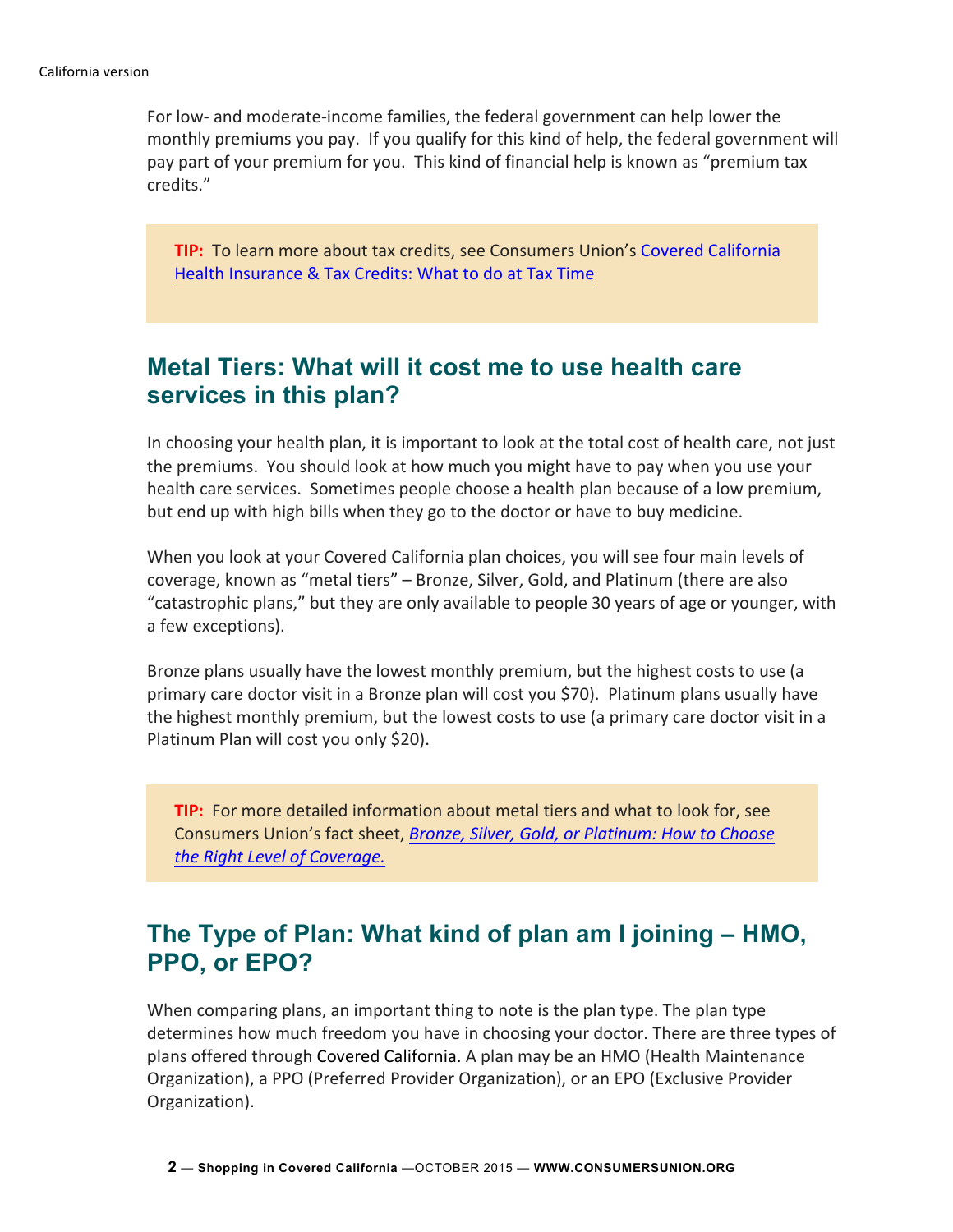- In an **HMO**, there is a set network of providers who are employed by or contracted with the health plan. An HMO will usually not cover out-of-network providers, except in rare circumstances. Referrals have to come through your primary care doctor.
- A PPO includes a network of contracted innetwork providers, but you may use out-ofnetwork providers at a higher cost.
- An **EPO** includes a network of contracted innetwork providers. It does not allow you to use out-of-network doctors and hospitals (if you do, you'll have to pay the full costs). But, you can see anyone who is in the

**TIP:** Not all Covered California plan types are offered by all insurance companies. The plan types are different depending on where you live in California

network without needing a referral from your primary care doctor.

It is important that you understand how the in-network system works, so that you don't get stuck with the high costs of going out-of-network.

#### **Provider Network: Is my doctor or hospital in this plan's Covered California network?**

If there are specific doctors or hospitals you want, check to be sure your doctors are in the plan's network. You will need to go to the plan's online directory. It is not always easy to be sure your doctors are in the plan's network. You may have to do some research to find out. We recommend you:

- Go to the plan's online provider directory and search for your provider/s;
- Be sure the providers are listed as "accepting new patients;"
- Call the plan to confirm each of your providers is in the network; and
- Confirm directly with the doctor's business office to be sure s/he is in the plan's Covered California network for 2016.

Keep notes with the date you made the call, who you spoke with, and what they say.

**TIP:** To learn more about networks and how they work in Covered California, see Consumers Union Fact Sheet: *Is My Doctor in a Covered California Plan?* Why *"Networks" Matter.*